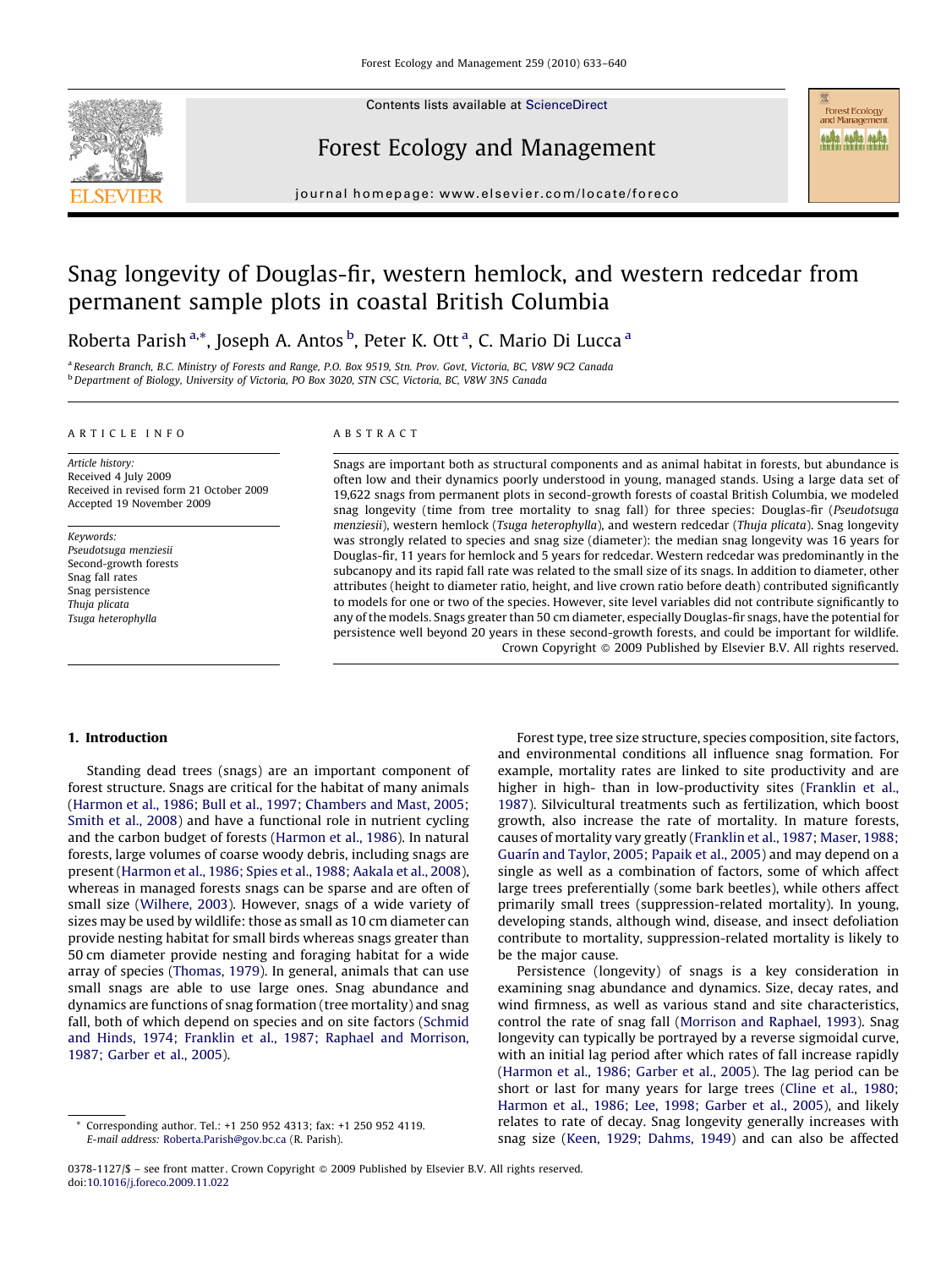<span id="page-1-0"></span>substantially by stand characteristics such as tree density and thus silvicultural system ([Garber et al., 2005; Russell et al., 2006](#page-7-0)). The cause of mortality will determine if snags are formed and can also influence their longevity [\(Keen, 1929; Dahms, 1949; Schmid et al.,](#page-7-0) [1985; Taylor and MacLean, 2007](#page-7-0)). Windthrow that uproots green trees does not provide snags and forests in which windthrow represents a major proportion of the mortality can be expected to have low snag abundance; for example, [Taylor and MacLean \(2007\)](#page-7-0) found that half of the trees dying did not contribute to snags.

Snags are abundant and often represent substantial volumes of wood in coniferous forests of coastal British Columbia and the Pacific Northwest ([Spies et al., 1988\)](#page-7-0). In old-growth forests, snags can be very large and persist for very long periods ([Daniels et al.,](#page-7-0) [1997](#page-7-0)); however, in managed stands harvesting usually occurs before trees reach these sizes. Large numbers of snags do occur in managed stands as small suppressed trees die during selfthinning, arguably the time of greatest individual tree mortality. Silvicultural treatments such as thinning remove overtopped and diseased trees, reducing snag formation. Stem breakage, windthrow, localized fires, insects, and pathogens may also cause mortality. Here we use a large set of permanent plots from Vancouver Island and the adjacent mainland to examine snag persistence in managed stands. Our specific objectives are to determine: (1) snag persistence or longevity since time of death, (2) how snag longevity relates to diameter, (3) if longevity differs among species, and (4) the effects of snag and stand characteristics on longevity.

### 2. Methods

#### 2.1. The field experiment and data collection

For our analysis of snag longevity we used data from a longterm silvicultural experiment established between 1971 and 1975 ([Stone, 1994\)](#page-7-0). The original goal of the experiment was to examine the effects of nitrogen fertilization and thinning on the growth of Douglas-fir (Pseudotsuga menziesii (Mirb.) Franco var. menziesii) and western hemlock (Tsuga heterophylla (Raf.) Sarg.). A total of 940 permanent sample plots were installed at 85 sites on Vancouver Island and the adjoining mainland of British Columbia, Canada. All stands were second growth and originated after logging, burning, or logging and burning; sites were either planted with Douglas-fir or left to regenerate naturally. Stands were typically even-aged; the youngest stand was 13 years-old and the oldest 81 years-old at the initiation of the study [\(Appendix 1](#page-5-0)).

The experiment was planned to examine three levels of fertilization (0, 225, 450 kg N/ha) and three levels of thinning (0, 20, 35% of basal area removed) in a fully replicated 3  $\times$  3 factorial design (18 plots per site). The design was augmented at some sites to include increased treatment levels, whereas at other sites space was inadequate to apply all of the originally planned treatments. As a result, the number of plots per site ranged from 4 to 43. Plot sizes ranged from 0.05 to 0.1 ha. Trees were measured prior to treatment, in the first dormant season after treatment, and then four times at 3-year intervals; thereafter, measurements were



Fig. 1. Schematic diagram outlining how time until falldown was coded for the four observed scenarios. An X indicates when the tree died and a circle indicates whether the snag was observed as fallen (dark) or is still upright (open). The length of the braces conveys the interval assigned to the observation. Note that the number of years in a given interval was used in the calculations.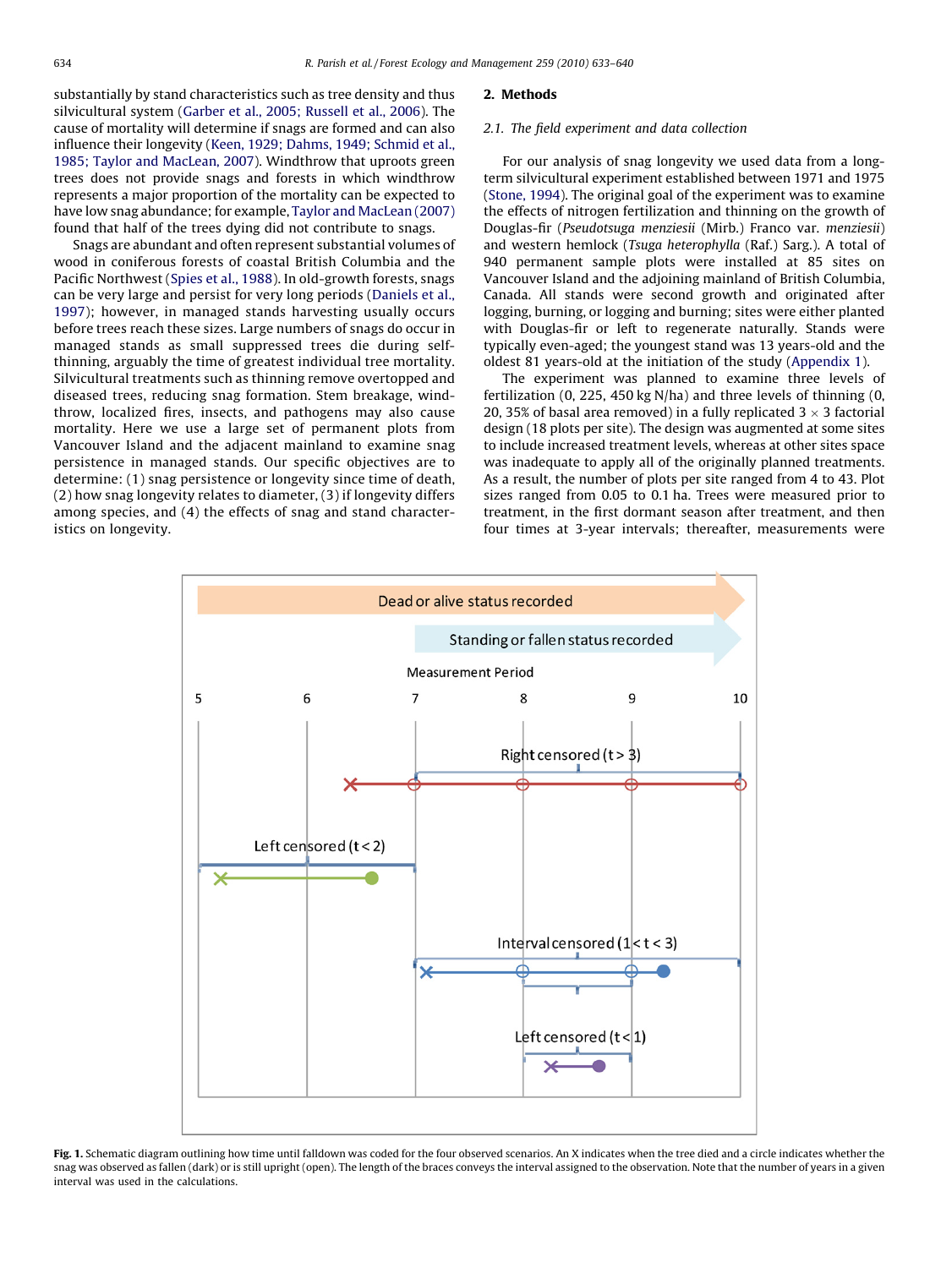<span id="page-2-0"></span>made at approximately 5–8-year intervals (depending on average height growth rate at the site). The total number of measurements ranged from 8 to 11 among sites, and occurred over 28 years on average (range 21–34 years).

In each plot, all trees above a minimum diameter at breast height (DBH) were tagged, DBH measured, and species and status (live or dead) recorded. The minimum DBH for measurement was 5 cm until to 1990, after which the minimum was lowered to 4 cm. On a subset of trees within each plot, crown class was recorded and total height, height to crown base, and maximum crown width was measured. Heights of trees not measured have been estimated from DBH using data from the subsets and a modification of the non-linear Møness function (J. Goudie, BC Ministry of Forests and Range, pers. comm.). Relative height was calculated based on the ratio of each tree to the average of the tallest five trees in the plot. The live crown ratio of individual trees was predicted from the subsets using a linear equation based on individual tree characteristics (height, relative height, and slenderness (height/ DBH)) and plot characteristics (plot basal area, site index, and dummy variable for thinning and fertilization).

Since 1996, the vertical status (standing or fallen) has been recorded for trees that died during the experiment. By 1996, some sites had been logged or deemed low priority and abandoned; hence, vertical status of snags was recorded at 76 of the original 85 sites. Because of variation in measurement time intervals, 41 sites had one measurement, 34 had two measurements, and 1 had three



Fig. 2. The cumulative number of Douglas-fir, western hemlock, and western redcedar snags in (a) 10 m height classes and (b) 10 cm diameter classes summarized for a 34year period of sampling on permanent sample plots. Black = fallen at the last measurement; grey = still standing at the last measurement.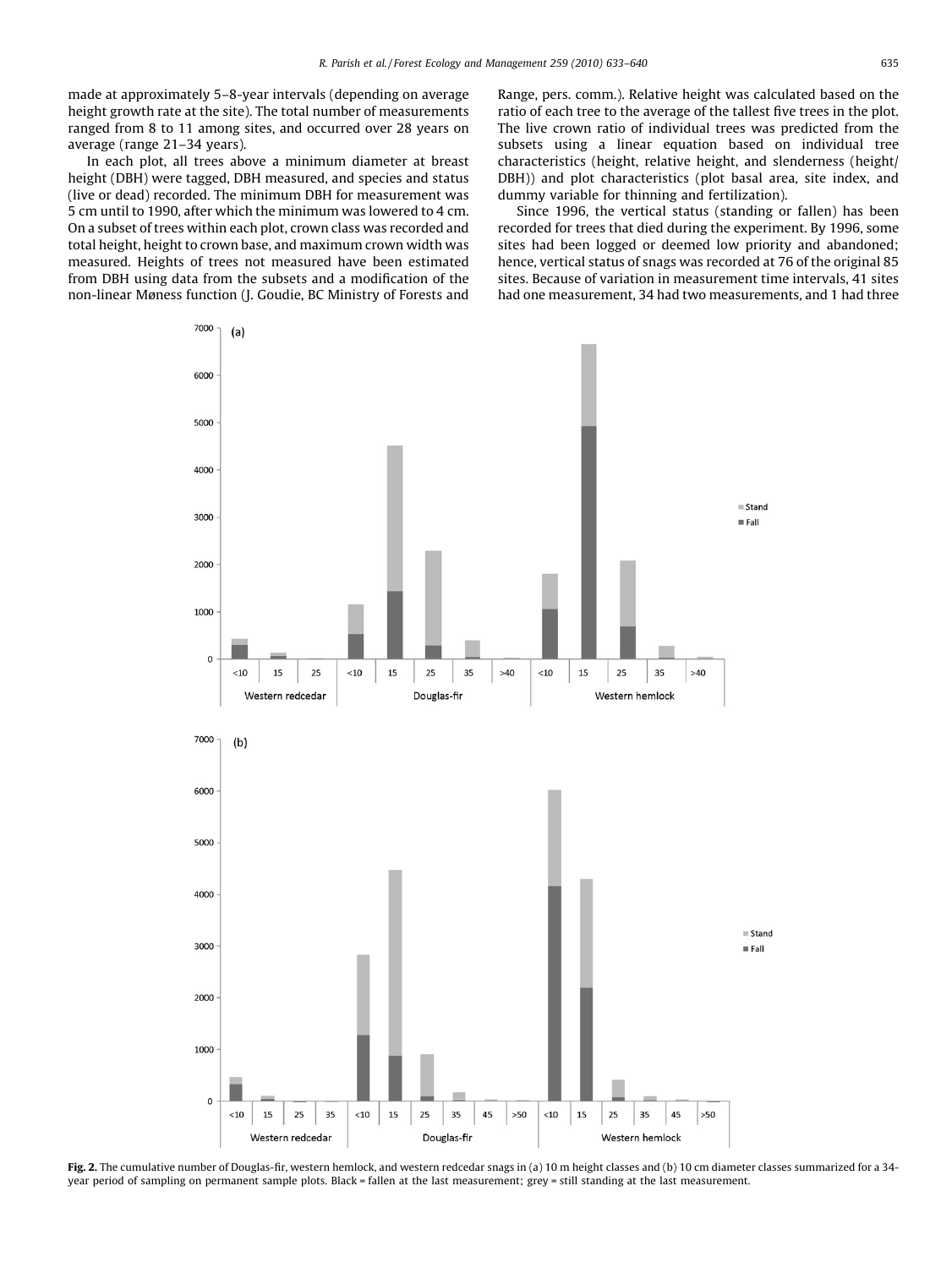<span id="page-3-0"></span>measurements between 1996 and 2008. In total, there were 30,838 records of vertical status. Trees that died prior to the first posttreatment measurement were removed from analysis. The majority of snags were western hemlock (10,587), followed by Douglas-fir (8441), and western redcedar (594). The remaining snags were of other species, which had insufficient numbers for analysis.

#### 2.2. Data analysis

Because the permanent plots were sampled periodically, the time of tree death was known to occur in the interval between two successive measurements but the exact time was unknown. The first time at which information was collected on whether dead trees were standing or fallen was the seventh measurement, approximately 20 years after the plots were installed. For each dead tree, the interval between death and falldown comprised of a lower and upper bound. For a snag still standing at its last measurement, the lower bound, or minimum time for remaining standing, was from year of the measurement when death was first recorded, i.e., the end of the measurement period during which the tree died. The upper bound was potentially infinite, and hence the time interval is right censored [\(Fig. 1](#page-1-0)). For a tree that had died and fallen before the first recording of vertical status, the lower bound of the time for remaining standing was unknown and the upper bound (maximum time) was the time from the beginning of the measurement period in which death occurred to the year of measurement; hence, the interval was left censored. For trees that died and then fell during one of the second or third recordings of vertical status, the lower bound was from the end of the measurement period in which death was recorded to the beginning of the next measurement period, and the upper bound was from the beginning of the interval in which death was recorded to the end of the measurement period, and hence these were interval censored. There were a number of trees that were first observed both dead and fallen at the same measurement period, and these were considered left censored with upper bound equal to the length of the measurement.

The accelerated failure time (AFT) model is a class of parametric models that handles right-, left- and interval-censored data [\(Allison,](#page-7-0) [1995; Hosmer et al., 2008\)](#page-7-0). A general definition is to consider the distribution for time to failure  $(T)$  conditional on specified covariates  $x_1, x_2, \ldots, x_k$ , as a probability distribution  $f(\cdot)$  that involves at the minimum parameters describing scale  $(\mu)$  and shape  $(\sigma)$ :

$$
T_i \sim f(\mu_i, \sigma) \quad \text{where } \mu_i = \exp(\theta_0 + \theta_1 x_{1i} + \dots + \theta_k x_{ki}) \tag{1}
$$

The covariates (e.g. DBH) act multiplicatively on survival time, so conceptually time to failure or falling passes quickly or slowly depending on a tree's covariate values, hence the notion of 'accelerated' time. The scale parameter controls the general location of the distribution, whereas the shape parameter controls the spread of the distribution and is unaffected by covariates. Distributions for T in the LIFEREG procedure ([SAS Institute Inc.,](#page-7-0) [2004\)](#page-7-0) include exponential, Weibull, gamma, log-logistic and lognormal. These distributions are fitted to the data using maximum likelihood, and the log-likelihood formulation distinguishes the four types of censored observations [\(Fig. 1](#page-1-0)).

We fit separate models for each of the three main species (Douglas-fir, western hemlock, and western redcedar). Our first step was to describe the underlying distribution of T. We tested four commonly used parametric distributions (exponential, Weibull, log-normal, and generalized gamma) and selected the distribution with the maximum log-likelihood. The maximum likelihood value for the distribution of T occurred with the Weibull model for Douglas-fir and western hemlock, but with the lognormal model for western redcedar. One way to differentiate these two distributions is by the shape of their hazard function, which describes the instantaneous probability of falling, given that a tree has survived up until that point (as a function of time). For the Weibull when the shape parameter  $0 < \sigma < 1$ , the hazard rate decreases with time (i.e. improvement), when  $\sigma$  = 1, the hazard is constant (as per the exponential distribution), and when  $\sigma > 1$  the hazard increases with time (i.e. deterioration). For the log-normal, when  $0 < \sigma < 1$ , the initial hazard is low and it peaks at some intermediate time, when  $\sigma \cong 1$  the hazard peaks early on and then subsides, and when  $\sigma > 1$ , the hazard peaks rapidly, and then subsides.

Initially, we included in the model a single covariate, DBH, which has long been found to have a major effect on the rate of snag fall (e.g., [Keen, 1929](#page-7-0)). Then we examined other potential covariates. We tested four individual tree attributes (height, crown ratio at the measurement prior to death, slenderness (height/DBH), and relative height in the stand) and three stand-level attributes (basal area, fertilization, and thinning regime). Covariates were tested successively using likelihood-ratio tests and all final predictor variables were significant at  $\alpha$  = 0.05.

### 3. Results

Of the trees that died during the experiment (21–34 years), the percent that remained standing at the last measurement was approximately twice as high for Douglas-fir (72%) than for either western hemlock (39%) or western redcedar (33%). The median standing time of snags before falling was 16 years for Douglas-fir, 11 years for western hemlock, and 5 years for western redcedar. Snags of Douglas-fir and hemlock tended to be larger than those of redcedar ([Fig. 2\)](#page-2-0), which occurred mainly in the subcanopy in the plots. The most abundant height class for Douglas-fir and western

Table 1

Estimated parameters of the AFT model and sample size for each category for Douglas-fir, western hemlock, and western redcedar snag longevity in permanent sample plots.

| Species          | Parameter                                   | Parameter <sup>a</sup>         |                         | Wald statistics |                      |           | Sample size |      |  |
|------------------|---------------------------------------------|--------------------------------|-------------------------|-----------------|----------------------|-----------|-------------|------|--|
|                  |                                             | Estimate                       | <b>SE</b>               | $\chi^2$        | p-Value              | <b>RC</b> | LC          | IC   |  |
| Douglas-fir      | Intercept<br><b>DBH</b><br>Shape $(\sigma)$ | $-4.336$<br>$-0.068$<br>1.7256 | 0.136<br>0.004<br>0.015 | 5838.5<br>198.3 | < 0.0001<br>< 0.0001 | 6094      | 1793        | 553  |  |
| Western hemlock  | Intercept<br><b>DBH</b><br>Shape $(\sigma)$ | $-4.485$<br>$-0.023$<br>1.777  | 0.097<br>0.003<br>0.09  | 12935.7<br>41.5 | < 0.0001<br>< 0.0001 | 4090      | 4333        | 2162 |  |
| Western redcedar | Intercept<br><b>DBH</b><br>Shape $(\sigma)$ | 1.112<br>0.066<br>1.152        | 0.187<br>0.018<br>0.104 | 35.33<br>13.50  | < 0.0001<br>0.0002   | 195       | 266         | 133  |  |

RC = right censored, LC = left censored, IC = interval censored.

<sup>a</sup> The Lifereg procedure of SAS uses a slightly different parameterization than Eq. (1) for the Weibull models (i.e. Douglas-fir and western hemlock) that involves a scale parameter. To obtain estimates consistent with the notation of Eq. (1), Lifereg parameter estimates were divided by the negative of the estimated scale parameter.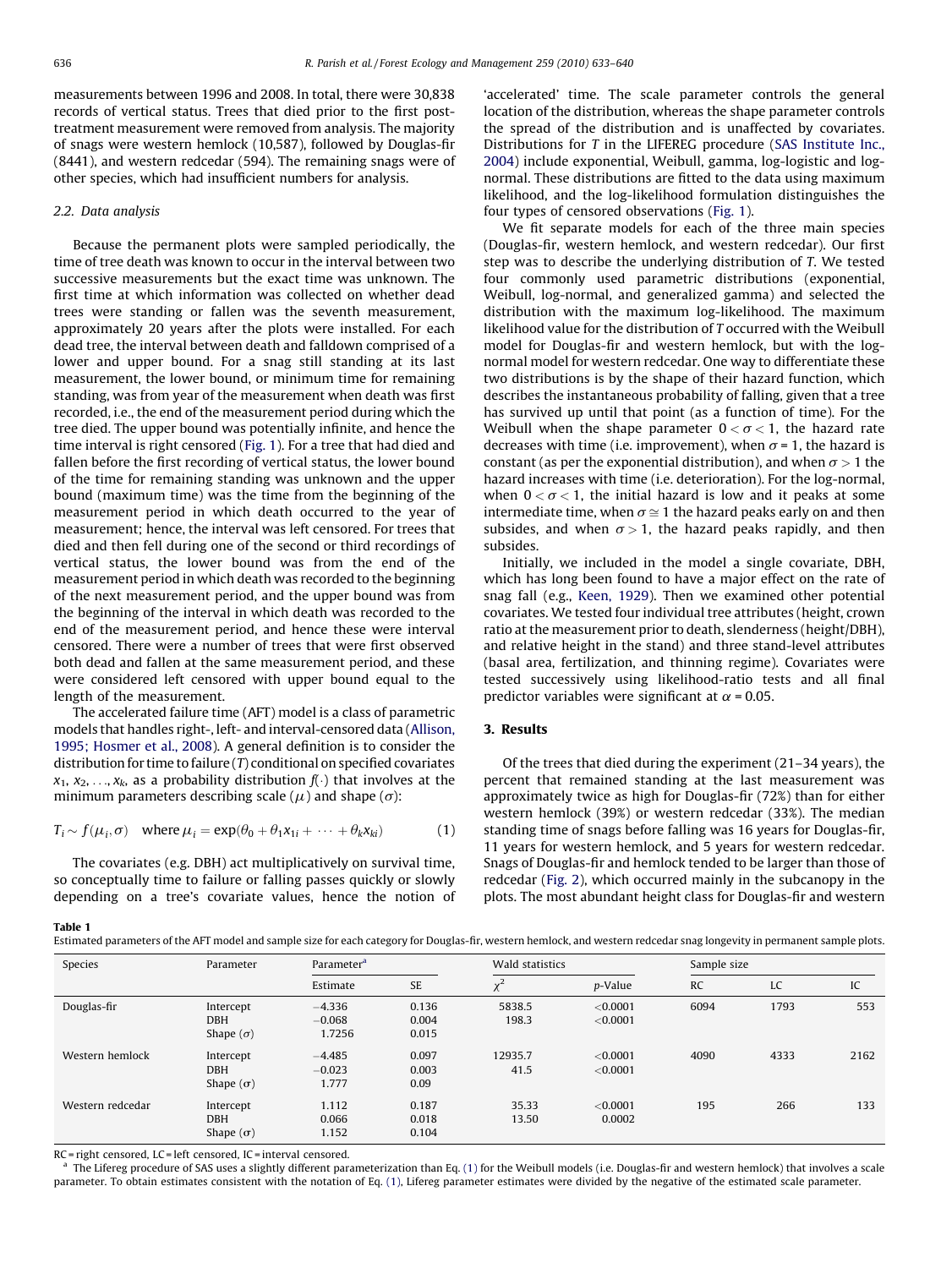hemlock snags was 10–20 m tall, whereas most western redcedar snags were  $<$ 10 m tall ([Fig. 2a](#page-2-0)). The vast majority of snags were <20 cm DBH and only a few exceeded 30 cm DBH for both Douglas-fir and western hemlock; most western redcedar were even smaller, <10 cm DBH ([Fig. 2b](#page-2-0)).

For all species, snag longevity showed a strong positive, highly significant relationship to DBH at the time of death [\(Table 1\)](#page-3-0). Small Douglas-fir snags fall fairly rapidly, but the probability of remaining standing to 50 years appears very high  $(>0.9)$  for large ones (Fig. 3a); however, only 26 Douglas-fir >50 cm DBH had died, which may distort longevity estimates for large snags. Most western hemlock <10 cm DBH fall within 10 years and the probability of surviving to 20 years is <0.15 (Fig. 3b). Although small western redcedar fall very quickly, snags of 20–30 cm DBH



Fig. 3. The predicted probability of snag survival (remaining standing) by diameter class during a period of 50 years following tree death for Douglas-fir, western hemlock, and western redcedar on Vancouver Island and the adjacent mainland of British Columbia. Predictions are based on Eq. [\(1\),](#page-3-0) using the median prediction from each diameter class.

#### Table 2

Fit statistics for the AFT model (Eq. [\(1\)](#page-3-0)) describing time to failure model for three species, Douglas-fir, western hemlock and western redcedar in permanent sample plots.

| Species             | Model                 |           | Log-likelihood Likelihood-ratio | <i>p</i> -Value |
|---------------------|-----------------------|-----------|---------------------------------|-----------------|
| Douglas-fir         | Null                  | $-3638.4$ |                                 |                 |
|                     | <b>DBH</b>            | $-3494.9$ | 287.1                           | < 0.0001        |
|                     | DBH, HT/DBH           | $-3442.7$ | 104.3                           | < 0.0001        |
|                     | DBH, HT/DBH, HT       | $-3338.1$ | 209.2                           | < 0.0001        |
| Western<br>hemlock  | Null                  | $-6609.7$ |                                 |                 |
|                     | DBH                   | $-6585.5$ | 48.6                            | < 0.0001        |
|                     | DBHHT <sub>refl</sub> | $-6412.4$ | 346.1                           | < 0.0001        |
|                     | DBH, $HT_{RFI}$ , LCR | $-6293.8$ | 237.2                           | < 0.0001        |
| Western<br>redcedar | Null                  | $-313.6$  |                                 |                 |
|                     | <b>DBH</b>            | $-306.0$  | 15.0                            | 0.0001          |
|                     | DBH, LCR              | $-298.0$  | 16.1                            | 0.0003          |
|                     | $HT_{RFI}$ , LCR      | $-292.5$  | 11.0                            | 0.01            |

Covariates are diameter at breast height (DBH), height (HT), relative height in the plot ( $HT_{REL}$ ), slenderness coefficient ( $HT/DBH$ ), and live crown ratio prior to death (LCR). The null model contains no covariates, and for each species, the model is compared against the one in the previous row.

have a higher probably of standing than comparably sized hemlocks (Fig. 3c). For Douglas-fir and western hemlock snags, the value of the estimated shape parameters of the Weibull model  $(\hat{\sigma} = 1.789$  and 2.021, respectively) indicates that the hazard increases over time. The estimated shape parameter for western redcedar snags ( $\hat{\sigma}$  = 1.152) indicates that the hazard peaks rapidly and then declines.

For each species, the inclusion of other covariates in addition to DBH improved the fit of the model (Table 2); however, the significance of covariates differed among the species. The slenderness coefficient, which has been associated with wind firmness and stability (e.g., [Navratil, 1995\)](#page-7-0), improved the model fit for Douglas-fir snags but not for the two other species. The addition of height also improved the fit for the Douglas-fir snag model.

The height of a western hemlock tree relative to the tallest trees in the plot was an important factor governing the longevity after death. Taller western hemlock snags in the stand stood longer than shorter, overtopped ones. The live crown ratio before death also had a positive effect on snag longevity; western hemlock snags that came from trees with long crowns relative to tree height stood longer than those from trees with short crowns. Stem diameter, although still a significant covariate, no longer had a positive effect on longevity once these two covariates were included ([Table 3\)](#page-5-0). The addition of relative height and live crown ratio prior death improved the fit of the model of western redcedar snag longevity, and DBH no longer had a significant effect; snags stood longer if prior to death, a tree had a long crown and was relatively tall compared to other trees in the stand.

The additional of stand variables, basal area and silvicultural treatments (thinning or fertilization) did not improve the fit of the models for any species.

### 4. Discussion

The median longevity of snags in permanent sample plots in second-growth stands in our study was similar to that reported in other studies (e.g., [Garber et al., 2005; Russell et al., 2006;](#page-7-0) [Vanderwel et al., 2006\)](#page-7-0). The differences in median longevity among species, from 5 years for western redcedar to 16 years for Douglasfir may be explained by size and resistance to rot. Most redcedars that died were small trees in the subcanopy and small snags have short persistence in all species. Western hemlock decays more quickly than Douglas-fir [\(Graham and Cromack, 1982\)](#page-7-0), which accounts for its rapid deterioration and falldown. Our models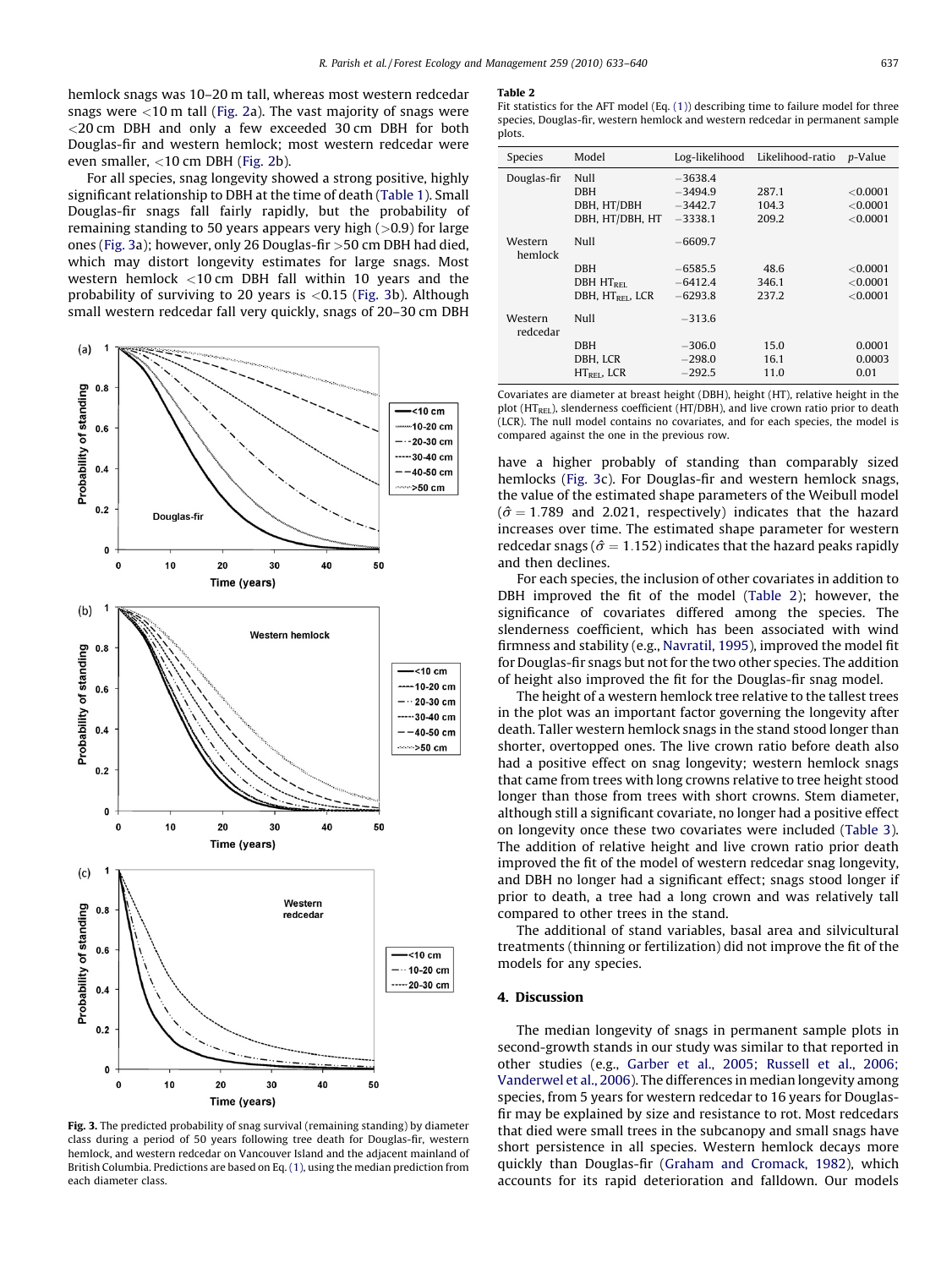## <span id="page-5-0"></span>Table 3

|  | Estimated parameters of final AFT models for snag longevity of Douglas-fir, western hemlock, and western redcedar in permanent sample plots. |  |  |
|--|----------------------------------------------------------------------------------------------------------------------------------------------|--|--|
|--|----------------------------------------------------------------------------------------------------------------------------------------------|--|--|

| Species                                            | Intercept                     | <b>DBH</b>     | Height/DBH | Height   | Relative height   | LCR               | Shape $(\sigma)$        |
|----------------------------------------------------|-------------------------------|----------------|------------|----------|-------------------|-------------------|-------------------------|
| Douglas-fir<br>Western hemlock<br>Western redcedar | $-8.891$<br>$-3.876$<br>0.631 | 0.158<br>0.055 | 3.325      | $-0.180$ | $-3.247$<br>2.751 | $-2.628$<br>2.783 | 1.789<br>2.021<br>0.932 |

For the two Weibull models (i.e. Douglas-fir and western hemlock), snag survival (remaining standing) is  $S(t) = Pr(T \ge t) = 1 - F(t) = \exp(-\mu t^{\sigma})$  where  $\mu = \exp(\theta_0 + \theta_1 x_1 + \dots + \theta_k x_k)$ , and  $\sigma$  is the shape parameter. For the log-normal model (i.e. western redcedar),  $S(t) = 1 - \Phi((\log(t) - \log(\mu))/\sigma)$  where  $\Phi(\cdot)$  is the distribution function of a standard normal variate, and  $\mu$  and  $\sigma$  are defined as above.

predict that large Douglas-fir snags are likely to persist for over 50 years, which is consistent with studies documenting that snags can persist in coniferous forests for more than 60 years ([Everett et al.,](#page-7-0) [1999; Storaunet and Rolstad, 2002; Newberry et al., 2004; Delong](#page-7-0) [et al., 2005\)](#page-7-0), and sometimes hundreds of years [\(Daniels et al.,](#page-7-0) [1997](#page-7-0)). In many other systems, persistence of any snags beyond about 40 years seems unlikely [\(Lee, 1998; Garber et al., 2005;](#page-7-0) Passovoy and Fulé, 2006; Russell et al., 2006).

Data collected at periodic intervals precludes accurate modelling of lag time in snag falldown. Low rates of fall for a few years following tree death followed by rapidly increasing rates of fall have been found for snags resulting from disturbances such as fire (e.g., [Chambers and Mast, 2005; Russell et al., 2006\)](#page-7-0) and resulting from various mortality processes during stand development (e.g., [Lee, 1998; Huggard, 1999](#page-7-0)). Because of the lag effect, snag falldown follows a negative sigmoidal shaped survival curve [\(Lee, 1998;](#page-7-0) [Garber et al., 2005; Russell et al., 2006](#page-7-0)). Lag time prior to falling, however, can be short and not very pronounced [\(Garber et al.,](#page-7-0) [2005\)](#page-7-0), or undetectable [\(Storaunet and Rolstad, 2004](#page-7-0)). Fairly new snags that still have low amounts of decay can have lower fall rates than green trees ([Huggard, 1999\)](#page-7-0), which implies a period of stability following mortality. Our model is consistent with descriptions or models of snag survival, which show a decreasing rate of fall in large snags; thus our model resembles a Type III survival curve ([Deevey, 1947\)](#page-7-0).

We found large differences in persistence among size classes, similar to many studies (e.g., [Keen, 1929; Dahms, 1949; Garber](#page-7-0) [et al., 2005](#page-7-0)). The greater persistence of larger compared to smaller snags could relate to a variety of factors. For example, the ratio of the more decay-resistant heartwood to sapwood is generally higher in large snags; hence, decay may take longer to permeate a large snag, although this is not necessarily the case ([Harmon,](#page-7-0) [1982](#page-7-0)). Given that large snags are often of more benefit to some animals [\(Chambers and Mast, 2005\)](#page-7-0), the longer persistence of large snags is important.

Snag persistence differed substantially among Douglas-fir, western hemlock and western redcedar. The very short median fall time for redcedar (5 years) seems inconsistent with the high decay resistance of the heartwood and the potential for persistence documented for large redcedar snags [\(Daniels et al., 1997](#page-7-0)). The redcedar snags in our sample were in general smaller than those of the other two species; thus much of this species effect is actually a size effect and the low proportion of decay-resistant heartwood in small snags may be an important factor for snags of all species. In addition, redcedar is known for layering [\(Minore, 1990\)](#page-7-0), which could result in weakly rooted, asymmetric stems when small and thus contribute to rapid structural failure following mortality. The high survival of Douglas-fir snags is consistent with previous studies; for example, the greater longevity of Douglas-fir than of ponderosa pine snags may relate to its relatively thin sapwood ([Russell et al., 2006](#page-7-0)).

Addition of other snag characteristics in addition to DBH improved the models, but significant variables differed among the three species. The slenderness coefficient, which improved the model for Douglas-fir, would be expected to be related to stability as breakage would be more likely in snags with high height to diameter ratios, as expected for live trees [\(Wilson and Oliver,](#page-7-0) [2000\)](#page-7-0). Live crown ratio prior to death was also found to improve the models significantly for western hemlock and redcedar. A key consideration in evaluating snag persistence is that tree mortality may relate to different processes for different sized trees. In young stands, mortality of most small trees probably relates to selfthinning, with overtopped, weak trees having the highest mortality. In contrast, large trees were probably killed by damage or diseases that had little to do with position in the stand, i.e., not overtopped or shaded. The characteristics that we found significant (stem slenderness, relative height, and live crown ratio) relate to a general pattern of differences in mortality among trees of different sizes, and position in the competitive hierarchy.

Although silvicultural treatments affect mortality, neither thinning nor fertilization significantly contributes to our models of snag fall, in contrast to models developed for forests in Maine, USA ([Garber et al., 2005](#page-7-0)). Silvicultural treatments increased the size of snags but did not influence the rate of fall for similarly size trees.

Snag persistence is a major determinant of snag abundance at any given time. The substantial differences we observed in fall rates and thus duration of snags of different size and species imply that these factors are relevant to predicting overall snag abundance. Although high input rates from self-thinning can yield high snag densities in young stands, these snags are mainly small and have low persistence relative to snags in old-growth forests. To obtain substantial numbers of large snags in managed stands will require deliberate attention during silvicultural planning; some of the largest trees will need to be retained and possibly killed. Viable options do appear to exist for maintaining some fairly large snags in managed systems.

#### Acknowledgments

Forest Investment Account–Forest Science Program provided funding for this project. We are grateful to Gord Nigh and David Goldie, BC Ministry of Forests and Range, who extracted the vertical status from the experimental data, and Jeff Stone, Ministry of Forests and Range, and an anonymous reviewer, who provided helpful comments on a previous version of the manuscript.

Appendix A. The number of plots, age of stands at first measurement and species composition after treatment of 76 installations on Vancouver Island and adjacent mainland

| Installation | No. of plots | Plot size (ha) | Age of trees (years) | Percent Douglas-fir | Percent western hemlock | Percent other tree species <sup>a</sup> |
|--------------|--------------|----------------|----------------------|---------------------|-------------------------|-----------------------------------------|
|              |              | 0.05           | $34 - 39$            | כפ                  |                         |                                         |
|              |              | 0.05           | $28 - 32$            | 83                  | 16                      |                                         |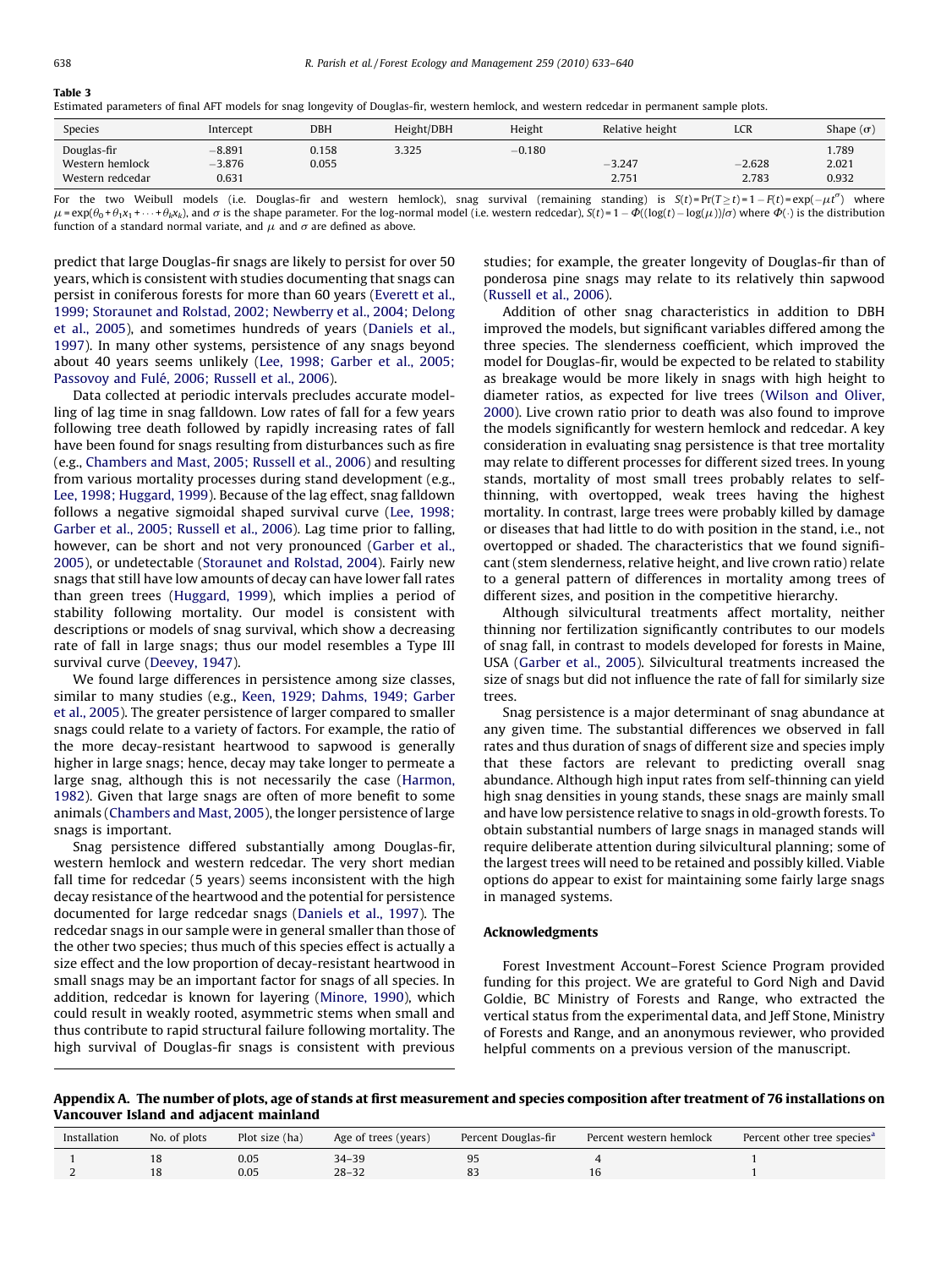<span id="page-6-0"></span>

| <b>Appendix A (Continued)</b> |                         |                |                        |                         |                                |                                           |
|-------------------------------|-------------------------|----------------|------------------------|-------------------------|--------------------------------|-------------------------------------------|
| Installation                  | No. of plots            | Plot size (ha) | Age of trees (years)   | Percent Douglas-fir     | Percent western hemlock        | Percent other tree species <sup>a</sup>   |
| 3                             | 18                      | 0.05           | $41 - 46$              | 94                      | 3                              | 3                                         |
| $\overline{4}$                | 18                      | 0.05           | $29 - 37$              | 97                      | $\sqrt{2}$                     | $\mathbf{1}$                              |
| $\sqrt{5}$                    | $18\,$                  | 0.05           | $27 - 29$              | 90                      | $\,$ 8 $\,$                    | $\overline{c}$                            |
| 6                             | 8                       | 0.10           | $36 - 49$              | 95                      | $\overline{c}$                 | 3                                         |
| $\sqrt{7}$<br>8               | 10<br>14                | 0.05<br>0.05   | $37 - 40$<br>$36 - 42$ | 97<br>80                | $\pmb{0}$<br>$\sqrt{4}$        | 3<br>16                                   |
| $9\,$                         | 8                       | 0.05           | $27 - 29$              | 73                      | 24                             | 3                                         |
| 10                            | 10                      | 0.05           | $28 - 31$              | 90                      | $\sqrt{7}$                     | 3                                         |
| 11                            | 8                       | 0.05           | $24 - 25$              | 99                      | $\mathbf{1}$                   |                                           |
| 12                            | 8                       | 0.05           | $22 - 24$              | 99                      | $\mathbf{1}$                   | $\mathbf{1}$                              |
| 13                            | 10                      | 0.05           | $27 - 31$              | 99                      | $<$ 1                          | $<$ 1                                     |
| 14                            | 10                      | 0.05           | $21 - 24$              | 97                      | $\sqrt{3}$                     | $\boldsymbol{0}$                          |
| 16<br>19                      | 10<br>$\sqrt{5}$        | 0.05<br>0.07   | $19 - 21$<br>$42 - 46$ | 98<br>98                | $\boldsymbol{0}$<br>$\sqrt{2}$ | $\overline{c}$<br>$\boldsymbol{0}$        |
| 20                            | 6                       | 0.05           | $42 - 44$              | 83                      | 17                             | $\boldsymbol{0}$                          |
| 21                            | 8                       | 0.05           | $40 - 43$              | 85                      | 12                             | 3                                         |
| 22                            | 14                      | 0.05           | $43 - 47$              | 71                      | 27                             | $\overline{c}$                            |
| 23                            | 12                      | 0.05           | $20 - 22$              | 100                     | $\pmb{0}$                      | $\boldsymbol{0}$                          |
| 24                            | 8                       | 0.05           | $29 - 33$              | 29                      | 67                             | $\overline{4}$                            |
| 25                            | 14                      | 0.07           | 64-74                  | 95                      | $\mathbf{1}$                   | 4                                         |
| 26<br>27                      | 8<br>8                  | 0.05<br>0.05   | $45 - 50$<br>$25 - 26$ | 93<br>96                | $\,6\,$<br>$\sqrt{2}$          | $\mathbf{1}$<br>2                         |
| 28                            | 26                      | 0.05           | $32 - 36$              | $\boldsymbol{0}$        | 99                             | $\mathbf{1}$                              |
| 29                            | $10\,$                  | 0.05           | $32 - 34$              | $\boldsymbol{0}$        | 99                             | $\mathbf{1}$                              |
| 30                            | 32                      | 0.05           | $30 - 35$              | $\bf{0}$                | 97                             | 3                                         |
| 31                            | $\,6\,$                 | 0.05           | $35 - 40$              | $\bf{0}$                | 97                             | 3                                         |
| 32                            | $\,6\,$                 | 0.05           | $44 - 46$              | $\sqrt{2}$              | 90                             | 8                                         |
| 33                            | 22                      | 0.05           | $41 - 48$              | $\boldsymbol{0}$        | 97                             | 3                                         |
| 34<br>35                      | 6<br>22                 | 0.05<br>0.05   | $44 - 48$<br>$43 - 49$ | $\overline{2}$<br>$<$ 1 | 95<br>97                       | 3<br>$\overline{c}$                       |
| 36                            | 16                      | 0.05           | $45 - 49$              | $\mathbf{1}$            | 98                             | $\mathbf{1}$                              |
| 37                            | 12                      | 0.05           | $45 - 56$              | 23                      | 73                             | 4                                         |
| 38                            | 22                      | 0.10           | $55 - 68$              | 50                      | 50                             | 0                                         |
| 39                            | 12                      | 0.05           | $50 - 56$              | $\mathsf 3$             | 96                             | $\mathbf{1}$                              |
| 40                            | 30                      | 0.07           | $48 - 63$              | 47                      | 49                             | $\overline{4}$                            |
| 41                            | $\sqrt{4}$              | 0.05           | $30 - 31$              | 94                      | $\mathbf{1}$                   | 5                                         |
| 42<br>43                      | 4<br>10                 | 0.05<br>0.05   | $32 - 36$<br>$33 - 37$ | 74<br>75                | 16<br>18                       | 10<br>$\overline{7}$                      |
| 44                            | 14                      | 0.05           | $32 - 32$              | 78                      | 16                             | 6                                         |
| 46                            | 14                      | 0.07           | $52 - 55$              | 92                      | $\,6\,$                        | $\overline{c}$                            |
| 47                            | 18                      | 0.07           | $60 - 64$              | 100                     | $\boldsymbol{0}$               | $\boldsymbol{0}$                          |
| 48                            | 6                       | 0.05           | $34 - 40$              | 95                      | $\mathbf{1}$                   | 4                                         |
| 49                            | $\sqrt{4}$              | 0.05           | $32 - 35$              | 81                      | 16                             | 3                                         |
| 51                            | $\,6\,$                 | 0.05           | $31 - 37$              | 68                      | 28                             | $\overline{4}$                            |
| 52<br>53                      | $\,6\,$<br>$\sqrt{4}$   | 0.05           | $22 - 24$<br>$22 - 24$ | 93<br>99                | $\overline{7}$<br>$\mathbf{1}$ | $<$ 1<br>$\boldsymbol{0}$                 |
| 54                            | $\sqrt{4}$              | 0.05<br>0.05   | $23 - 28$              | 79                      | 17                             | 4                                         |
| 55                            | 4                       | 0.05           | $25 - 29$              | 97                      | $\sqrt{2}$                     | $\mathbf{1}$                              |
| 56                            | 32                      | 0.07           | $61 - 67$              | $\boldsymbol{0}$        | 94                             | 6                                         |
| 57                            | 4                       | 0.10           | $61 - 63$              | $\pmb{0}$               | 90                             | $10\,$                                    |
| 59                            | 8                       | 0.05           | $62 - 65$              | $\boldsymbol{0}$        | 95                             | $\mathbf 5$                               |
| 60                            | 8                       | 0.07           | $70 - 73$              | 88                      | 12                             | $\boldsymbol{0}$                          |
| 61<br>62                      | 6<br>$\sqrt{4}$         | 0.05<br>0.05   | $29 - 33$<br>$41 - 45$ | 95<br>98                | $\mathbf{1}$                   | $\overline{\mathbf{4}}$<br>$\overline{c}$ |
| 63                            | 4                       | 0.05           | $77 - 81$              | 62                      | $<$ 1<br>38                    | $<$ 1                                     |
| 64                            | 10                      | 0.05           | $30 - 34$              | $\boldsymbol{0}$        | 99                             | $\mathbf{1}$                              |
| 65                            | 6                       | 0.05           | $28 - 33$              | 93                      | $\overline{7}$                 | $<$ 1                                     |
| 66                            | 4                       | 0.05           | $45 - 50$              | 11                      | 89                             | $<$ 1                                     |
| 67                            | 4                       | 0.05           | $25 - 31$              | $\sqrt{2}$              | 96                             | $\sqrt{2}$                                |
| 68                            | $\sqrt{4}$              | 0.07           | $41 - 44$              | 88                      | 10                             | $\boldsymbol{2}$                          |
| 69<br>70                      | 10<br>8                 | 0.07<br>0.05   | $40 - 43$<br>$15 - 18$ | 75<br>92                | 24<br>$\,$ 8 $\,$              | $\mathbf{1}$<br>$\boldsymbol{0}$          |
| 71                            | 18                      | 0.05           | $26 - 29$              | 100                     | $\pmb{0}$                      | $\boldsymbol{0}$                          |
| 72                            | 18                      | 0.05           | 58-66                  | 92                      | 3                              | 5                                         |
| 74                            | $\overline{\mathbf{4}}$ | 0.05           | $25 - 29$              | 30                      | 66                             | 4                                         |
| 75                            | 6                       | 0.05           | $32 - 34$              | 39                      | 60                             | $\mathbf{1}$                              |
| 77                            | 18                      | 0.05           | $35 - 44$              | 98                      | $\mathbf{1}$                   | $\mathbf{1}$                              |
| 78                            | 43                      | 0.05           | $28 - 34$              | 100                     | $\pmb{0}$                      | $\boldsymbol{0}$                          |
| 79<br>80                      | 11                      | 0.05<br>0.05   | $15 - 16$<br>$13\,$    | 99<br>$\boldsymbol{0}$  | $\mathbf{1}$<br>93             | $\boldsymbol{0}$<br>$\sqrt{ }$            |
| 81                            | 6<br>$\sqrt{4}$         | 0.05           | $15 - 17$              | 87                      | 13                             | $\boldsymbol{0}$                          |
| 82                            | 8                       | 0.05           | 15                     | 100                     | $<$ 1                          | $\boldsymbol{0}$                          |
| 83                            | 8                       | 0.05           | $14 - 16$              | 100                     | $\pmb{0}$                      | $\boldsymbol{0}$                          |
| 85                            | 4                       | 0.05           | $15 - 16$              | 83                      | 17                             | $\boldsymbol{0}$                          |

 $a$  Other species in western redcedar, Sitka spruce, western white pine.